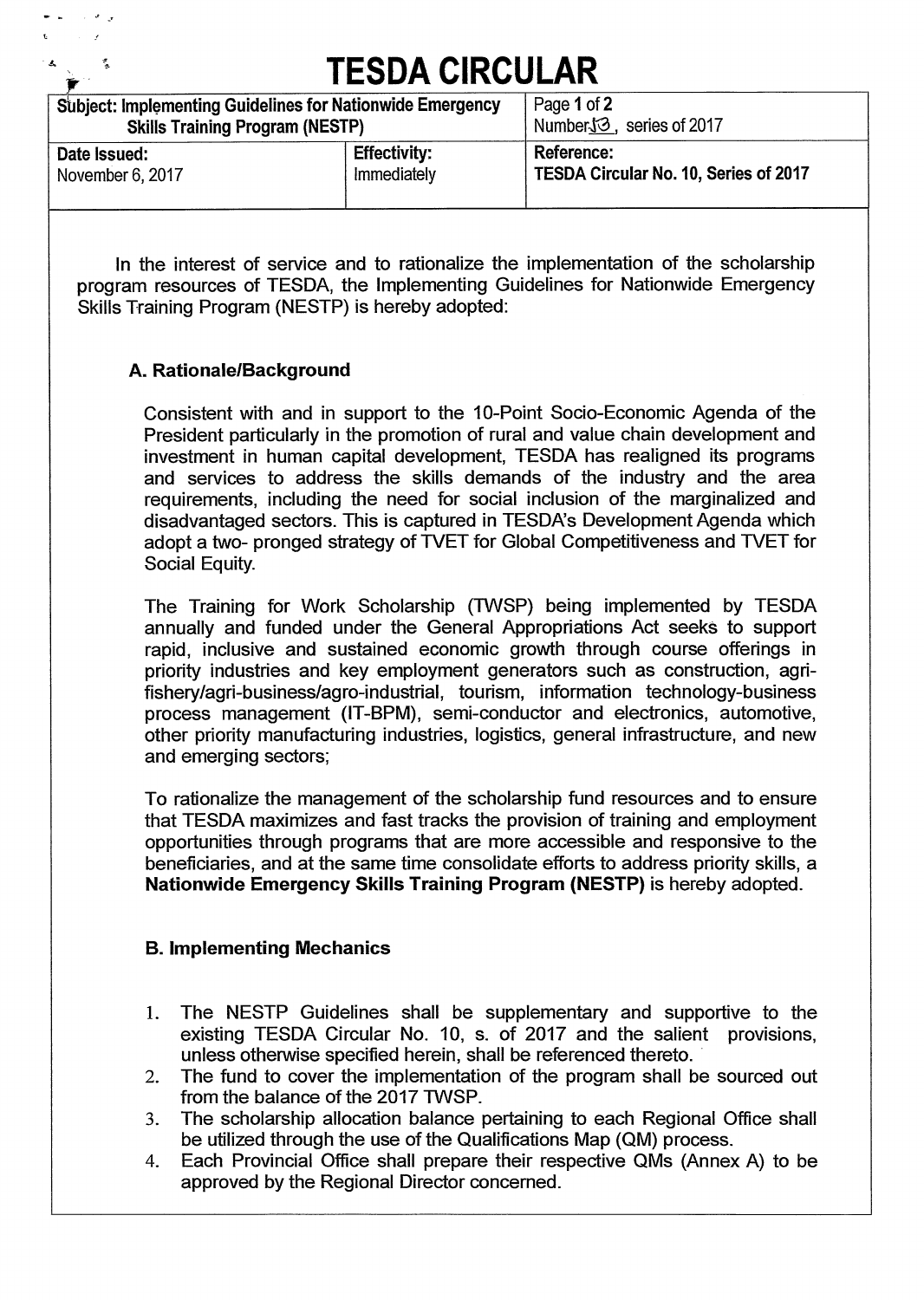| <b>TESDA CIRCULAR</b>                                            |                     |                                       |  |  |  |  |
|------------------------------------------------------------------|---------------------|---------------------------------------|--|--|--|--|
| <b>Subject: Implementing Guidelines for Nationwide Emergency</b> |                     | Page 2 of 2                           |  |  |  |  |
| <b>Skills Training Program (NESTP)</b>                           |                     | Number <sub>J</sub> 3, series of 2017 |  |  |  |  |
| Date Issued:                                                     | <b>Effectivity:</b> | Reference:                            |  |  |  |  |
| November 6, 2017                                                 | Immediately         | TESDA Circular No. 10, Series of 2017 |  |  |  |  |

- **5. Notice to Proceed for the training providers to start the program shall be issued by the ROs to the POs.**
- **6. For purposes of oversight and monitoring, copies of all signed QMs shall be forwarded to the SMO CLGUS.**
- **7. SMO shall issue the corresponding Scholarship Grant Certificates based on the approved QMs..**
- **8. The monitoring of this program shall also be covered by the National Inspectorate Team.**
- **9. The implementation of this program shall cover the months November to December 2017.**

**This Circular takes effect as indicated.** 

**GUILING "GENE" A. MAMONDIONG Director General/Secretary**